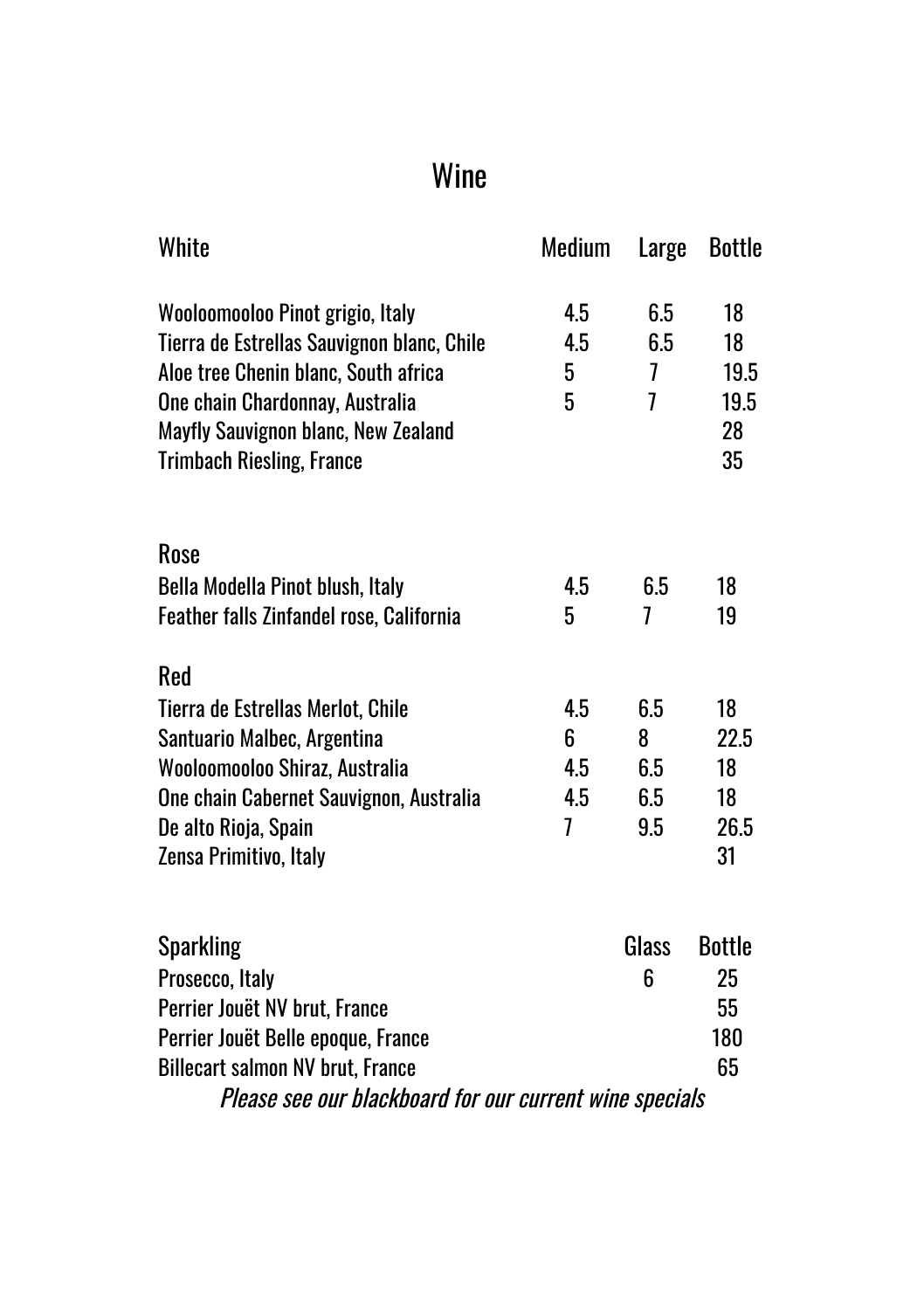### Beer

| <b>Draft</b>                                                              | 1/2 | <b>Schooner Pint</b> |     |
|---------------------------------------------------------------------------|-----|----------------------|-----|
| Peroni, Italy                                                             | 2.5 | 4                    | 4.9 |
| Kozel, Czech republic                                                     | 2.3 | 3.5                  | 4.4 |
| Guinness, Ireland                                                         | 2.3 | 3.5                  | 4.4 |
| Love lane, Pale ale, England                                              | 24  | 3.8                  | 4.6 |
| Iconic pale ale from Liverpool, produced by Love lane brewing.            |     |                      |     |
| City Session, IPA 4.7% England                                            | 24  | 3.8                  | 4.6 |
| Our own sessionable IPA, made for us by our friends at Chapter brewing in |     |                      |     |
| <b>Sutton weaver.</b>                                                     |     |                      |     |
| <b>Guest line</b>                                                         |     |                      |     |
| Please inquire about our current guest beer.                              |     |                      |     |

#### Bottles + Cans

| Peroni Nastro Azzurro/Red/Gluten free       | 42  |
|---------------------------------------------|-----|
| Corona                                      | 42  |
| Heineken 0.0%                               | 3.5 |
| Alhambra reserva                            | 48  |
| Paulaner, wheat beer                        | 5.5 |
| Schofferhofer, grapefruit/wheat shandy 2.5% | 3.8 |
| <b>Aspalls Harry Sparrow</b>                | 5.5 |
| Rekorderlig strawberry + lime               | 5.5 |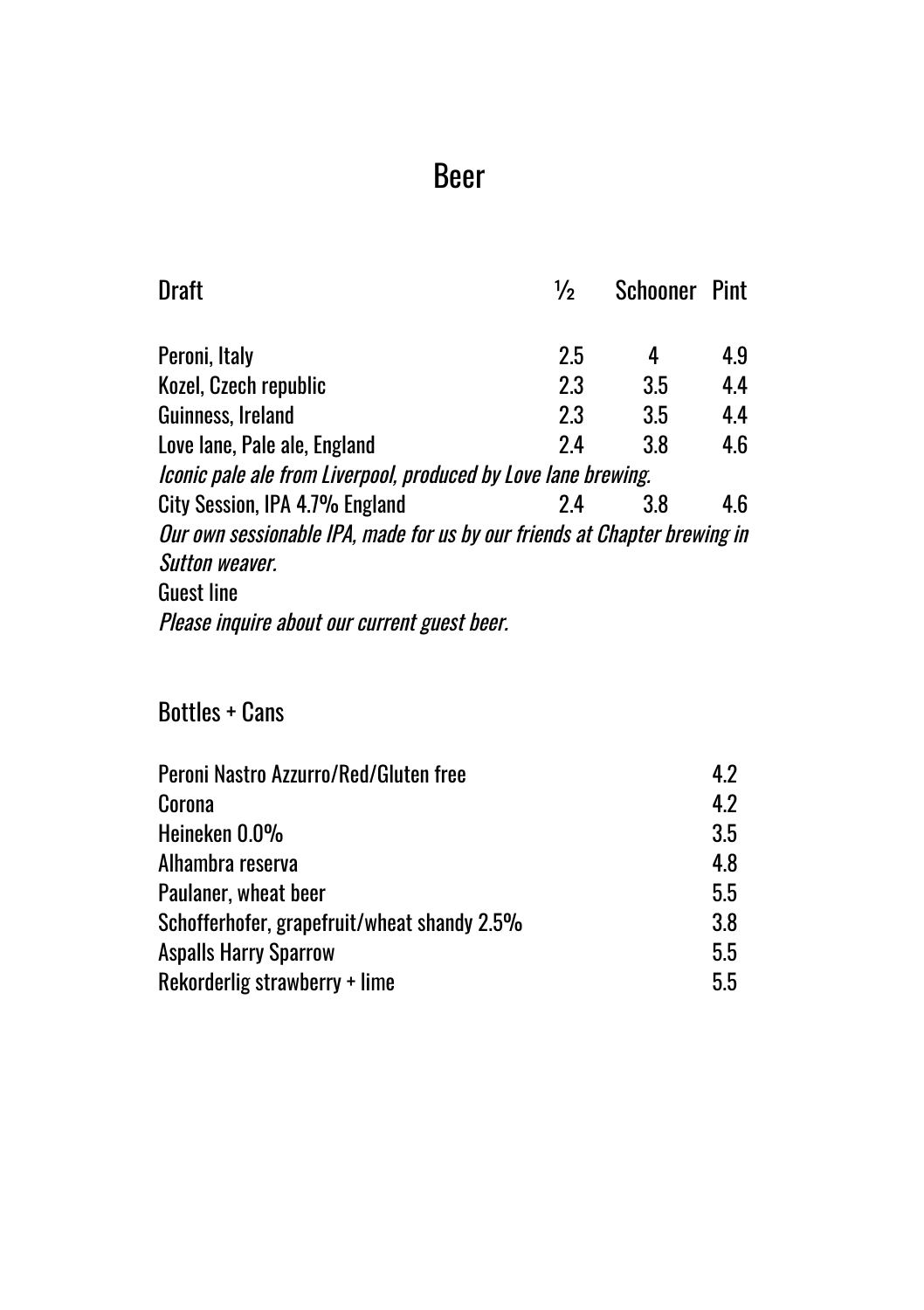### Happy hour 4-6pm everyday! Cocktails  $f5$

Mojito Havana 3, mint, lime

Moscow Mule Absolut vodka, lime, cucumber, ginger beer

Aperol spritz Aperol, prosecco, soda, orange

Gin basil smash Beefeater gin, basil, lemon

Espresso Martini Absolut vodka, kahlua, espresso

Hugo White wine, elderflower, soda

Raspberry collins Beefeater gin, raspberries, lemon, soda

# £15 bottles of Prosecco 4 for £10 bottles of Peroni Red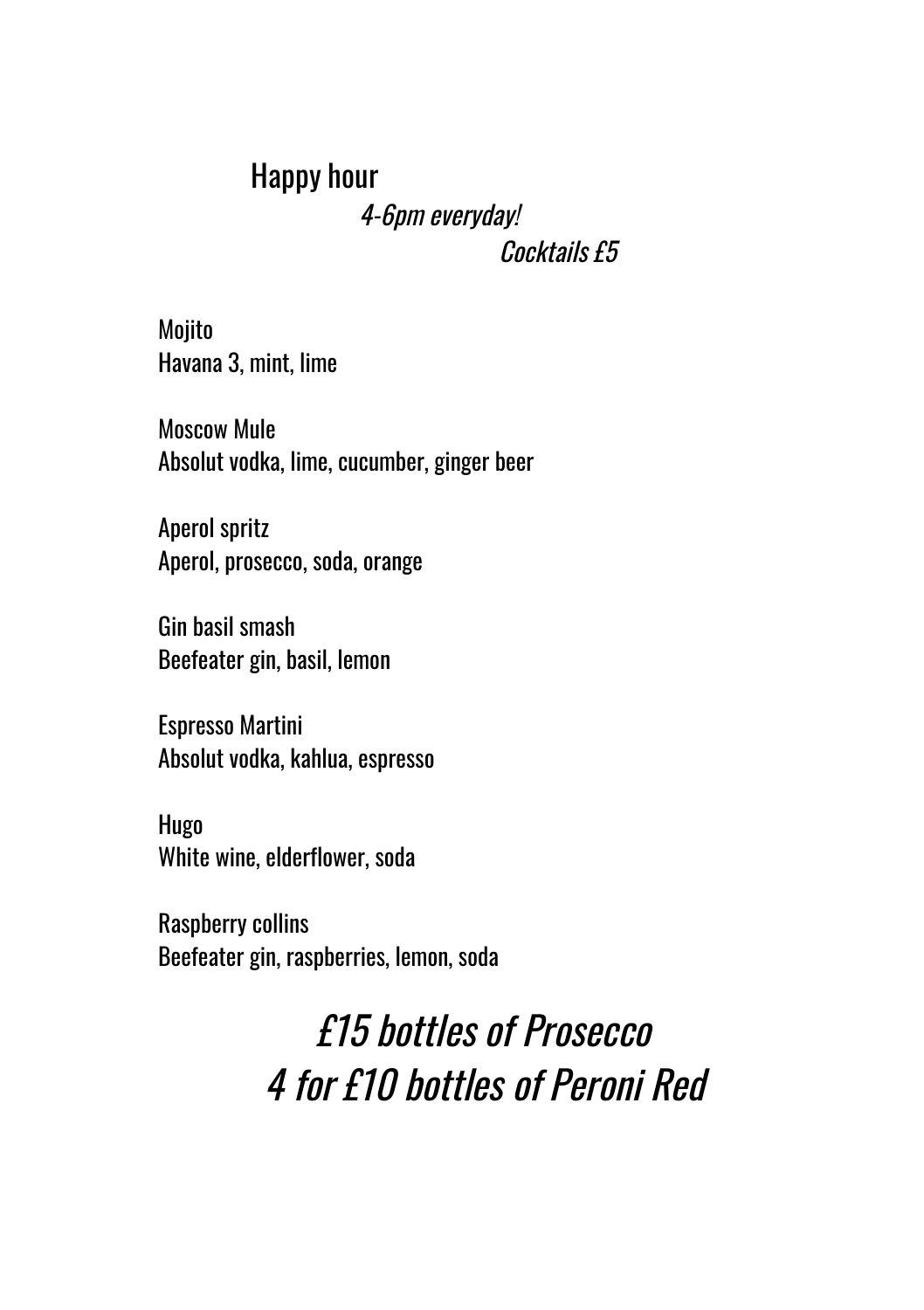## **Cocktails**

| <b>Sombrero</b>                                                                         | £7.50 |
|-----------------------------------------------------------------------------------------|-------|
| Dill aquavit, olmeca altos tequila, elderflower, pineapple, cucumber, toasted<br>sesame |       |
| <b>Dante</b>                                                                            | £7.50 |
| Havana 7 rum, ruby port, orange curacao, allspice, lime, bitters                        |       |
| 'Sweet figs bro'                                                                        | £8    |
| Woodford reserve bourbon, amaro nonino, fig, chocolate, espresso, whole<br>egg          |       |
| <b>Bootle oyster</b>                                                                    | £8    |
| Turncoat Dragon tears gin, lychee, cherry blossom + violet vermouth, soda               |       |
| To Ginfinitea and beyond!                                                               | £7.50 |
| Brockmans gin, blueberry rooibos, pomegranate, lemon, cranberry                         |       |
| Popcorn'N'Oil                                                                           | £8    |
| Toasted corn infused pineapple plantation rum, velvet falernum, angostura<br>bitters    |       |
| You had me at Merlot                                                                    | £7.50 |
| Absolut vodka, st. germain, blackberry & merlot syrup, lemon, soda                      |       |